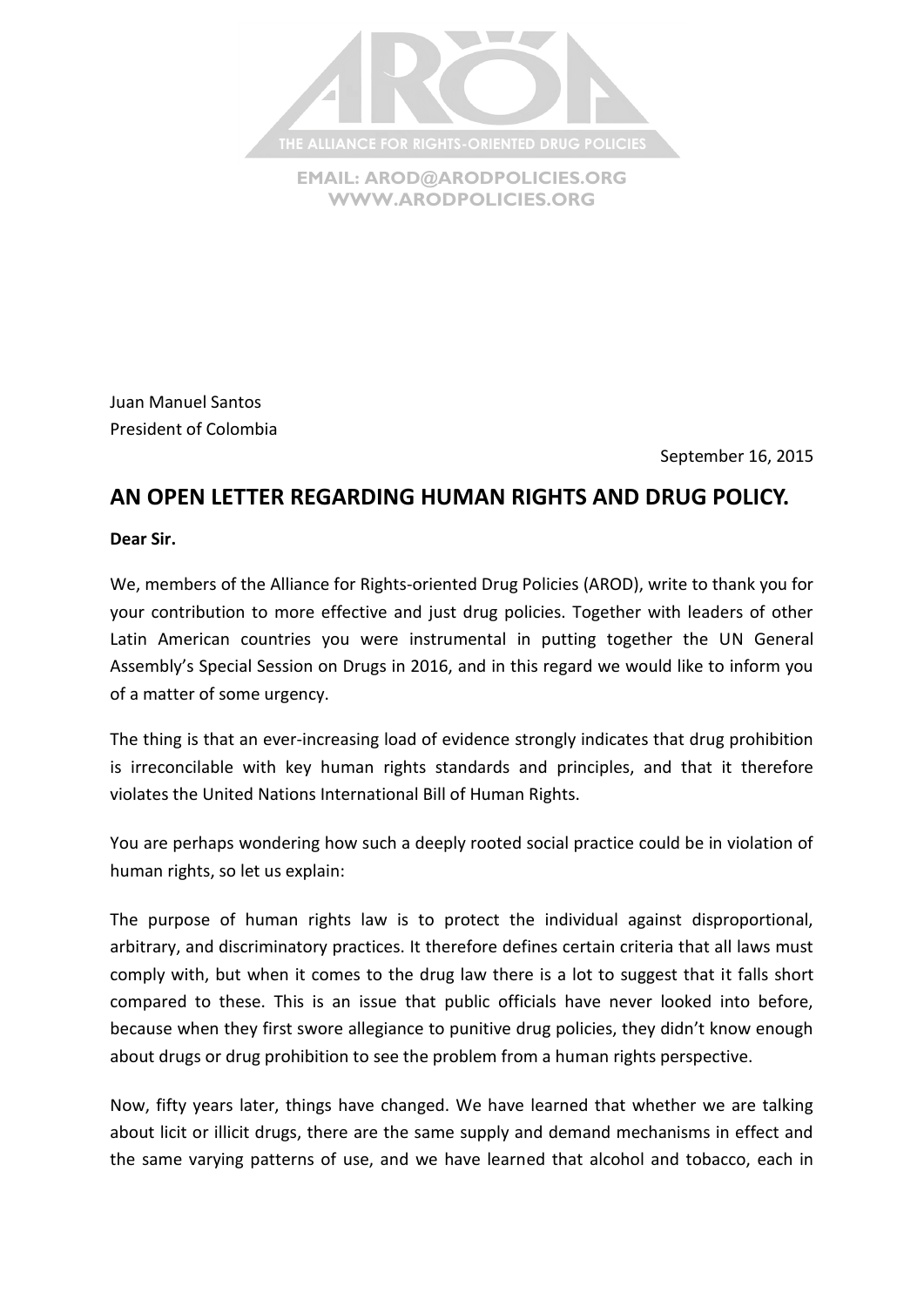

their own way, are the worst of all drugs for society and users alike. Not only that, but we have also discovered that the degree of criminalization has little to no influence on the user population; that the evils generated by prohibition (organized crime, corruption, violence, disease, deaths by overdose, etc.) are worse than the evils caused by the drugs themselves; and that a health-oriented approach, like the one we have for alcohol, is a much more sensible solution to the drug problem.

In other words, as we have wised up, we have learned that the idea of prohibition is built on a series of faulty premises. And when we take into account that (1) the separation between licit and illicit drugs is nonsensical and (2) that less invasive—and more prudent—means than the law-and-order approach are available, we also have a sound basis for arguing that today's policies are incompatible with key human rights principles, such as that of equality (non-discrimination) and proportionality.

This being the case, as a civil servant you have certain obligations not only to your electorate but humanity at large, and to further clarify the situation you hereby receive a copy of *To End a War*, as well as a letter we have sent the CND as our contribution to the UNGASS 2016 preparatory process.

While the CND letter will expand on the situation as it relates to UNGASS, *To End a War* will tell you everything you need to know about the human rights issue; (1) it elaborates on why our drug policies are incompatible with human rights; (2) it specifies which articles in the UN International Bill of Human Rights that proves a violation; and (3) it also enlarges on our civil servants' duties in this situation. You can also, if you want to learn more about all this, visit our website at www.arodpolicies.org. In the reading room section you will find an abundance of scholarly works that support the factual picture as summarized by *To End a War*, and as you can see there are many drug policy experts and professors of law who will conclude that drug prohibition represents a discriminatory, arbitrary, and disproportional practice.

We would like to emphasize that if this is so, then there can be *no doubt* that we are dealing with a gross violation of human rights. The purpose of human rights law is to protect us from such practices, and so we ask that you, a leader of one of the countries who have suffered the most due to prohibition, do what you can to ensure that our drug policies' relationship to the human rights conventions is properly reviewed.

So far, no government has been forthcoming in accepting this challenge. Nevertheless, the pressure for reform is growing stronger each day, and as further explained by the conclusion of a recent report: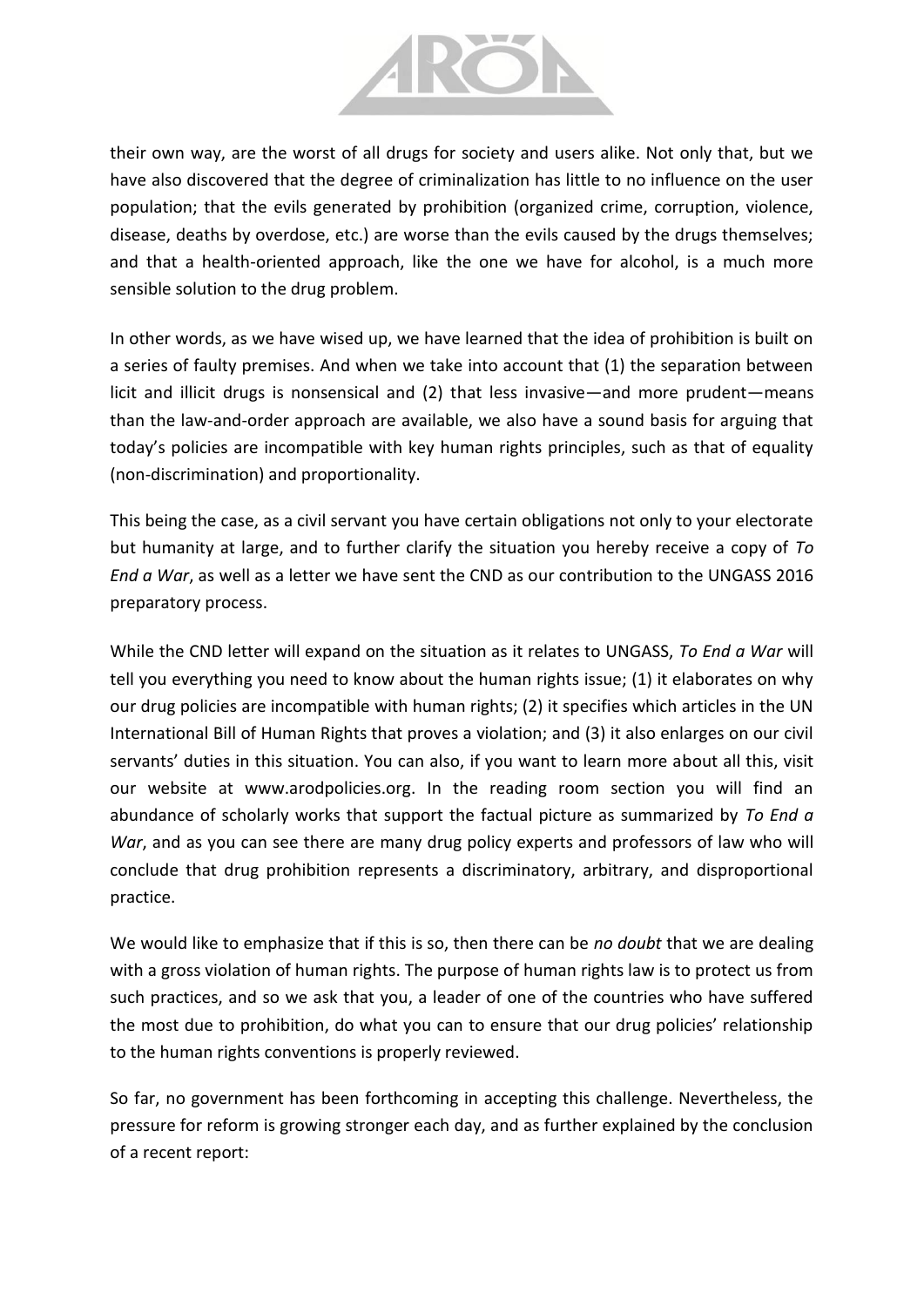

*"The question appearing on the international policy agenda is now no longer whether or not there is a need to reassess and modernize the UN drug control system, but rather when and how. The question is if a mechanism can be found soon enough to deal with the growing tensions and to transform the current system in an orderly fashion into one more adaptable to local concerns and priorities, and one that is more compatible with basic scientific norms and UN standards of today"<sup>1</sup>*

This report is not unique. Indeed, you are hard pressed to find any report on the subject which does not conclude that drug prohibition has failed and that radical reform is needed, and now that the rights-oriented debate has been brought to your attention, you have also been provided with the mechanism hitherto looked for to solve the increasing tension referred to above.

The simple reason for this is that there is a conventional hierarchy in the world in which human rights law rules supreme, and if the UN drug control conventions should be found to be incompatible with the human rights conventions, then the drug control conventions must yield.

This is a most straightforward matter which is not open to discussion. The rule of law demands that our public officials ensure that the relationship between the drug law and human rights law is resolved once and for all, and by bringing this issue to your attention, we provide you with a timely opportunity to prove your qualities. As you know, the UN General Assembly shall have a Special Session on Drugs in 2016, and this being an unprecedented opportunity to review and redirect the future of the global drug control regime, we suggest that you do everything in your power to get the relationship between the drug control conventions and the human rights conventions put on the agenda of this meeting.

As a leader of a country you have several means at your disposal to get his done, and we hope that the Colombian government will not shy away from making the most out of the opportunity provided by UNGASS 2016. The purpose of this special session is to address all organizational and substantive matters in an open-ended manner, and as Colombia is one of the countries who have called for this opportunity to reinterpret the drug control conventions in light of changed facts, circumstances, norms, and social conditions, it would clearly fail its purpose as an opportunity to engage in an open and transparent, evidencebased discussion on achievements and remaining challenges if the failures of prohibition weren't readily admitted and reviewed in the context of human rights law.

 $\overline{a}$ 

<sup>&</sup>lt;sup>1</sup> The Rise and Decline of Cannabis Prohibition: The History of Cannabis in the UN Drug Control System and Options for *Reform*, Transnational Institute/Global Drug Policy Observatory (2014), p. 15.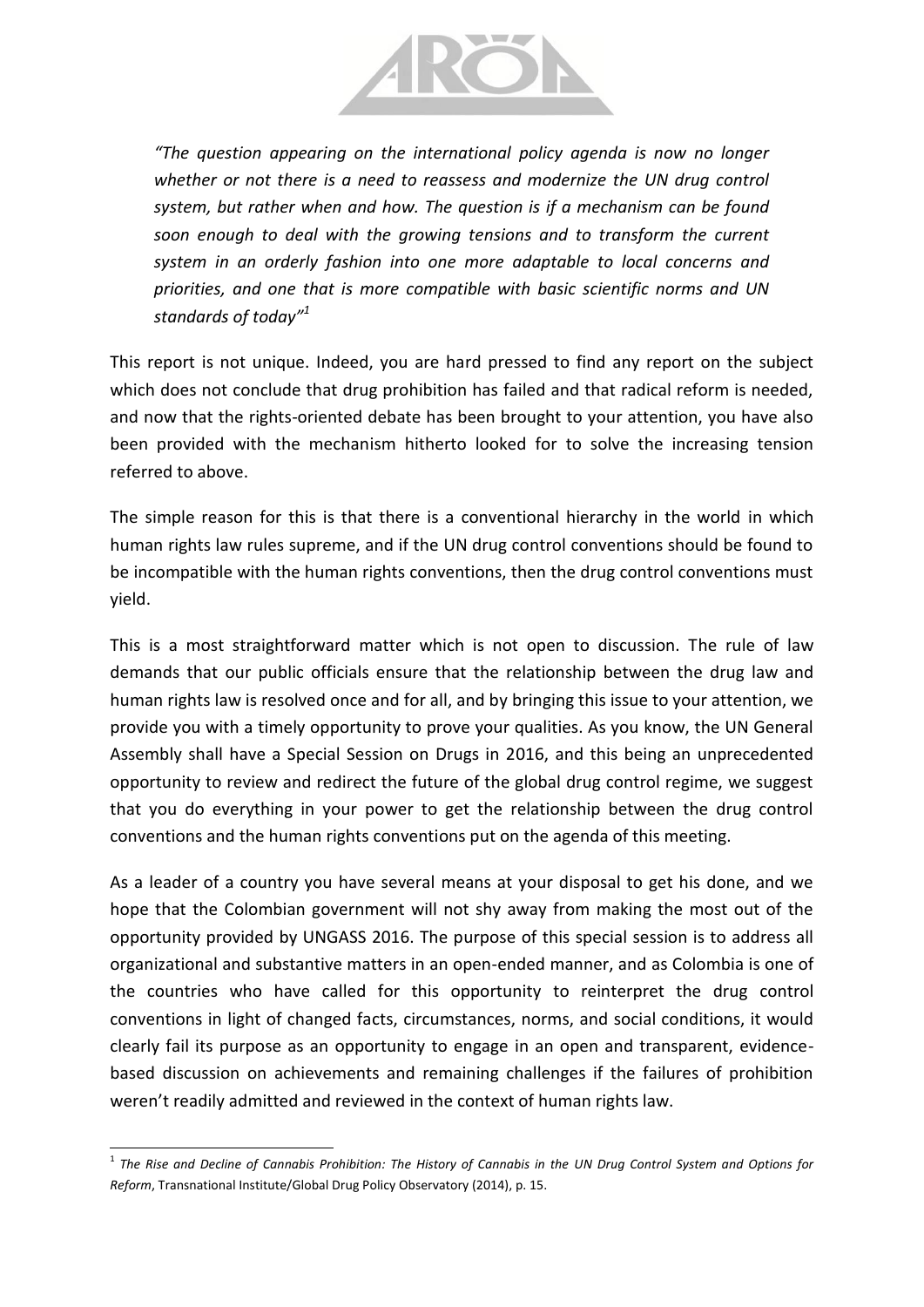

We therefore hope that you will use this occasion to work towards the creation of an international, independent, impartial, and competent commission whereby the issue can be satisfactorily addressed.

When it comes to this, there are four questions that must be answered to the satisfaction of such a commission in order for drug prohibition to be found compatible with human rights law. Provided that our civil servants recognize the rights-oriented debate, these questions are basically the same, and can, using marijuana as an example, be stated like this:

• Whereas all comparisons of the problems associated with marijuana and legal drugs like alcohol and tobacco demonstrate that the legal ones are more harmful to users' health and more destructive to us as a society: *How will you defend present policies? How can you, without building your drug policy on a discriminatory practice—and thus violate the principle of equality—argue in favor of a health-oriented approach toward alcohol users and a continued criminalization of marijuana users?*

• Whereas there is the same supply and demand factors involved when it comes to marijuana and other drugs like alcohol and tobacco, and whereas the different groups of drugs also have the same varying patterns of use associated with them: *How will you justify the persecution and the demonization of the drug law violators? What sort of crimes against his fellowmen has a* marijuana *producer, transporter or seller committed that an alcohol producer, transporter or seller has not?*

• Whereas virtually all of the world's leading drug policy scholars are in agreement that the drug laws have had worse consequences for society in general and users in particular than the drug use itself would have had, and whereas more and more organizations and commissions publish reports that confirm the same: *How will you, from the growing evidence base that suggests the cure (marijuana prohibition) is worse than the disease (marijuana use) defend current policies as measured against the principle of proportionality?*

• Whereas a majority of drug policy experts agree that there was a moral panic behind the outlawing of marijuana; whereas these professionals acknowledge that its current classification makes no sense; whereas scholarly works such as James Ostrowski's *Answering the Critics of Drug Legalization,* Douglas Husak's *Drugs and Rights,* and David A.J. Richards' *Sex, Drugs, Death, and the Law* have thoroughly refuted the traditional arguments in favor of criminalization; whereas scholars such as Eva Bertram, Morris Blachman, Kenneth Sharpe and Peter Andreas have documented fatal flaws in the strategy of prohibition that cannot possibly be remedied; whereas an independent, impartial, and competent tribunal (the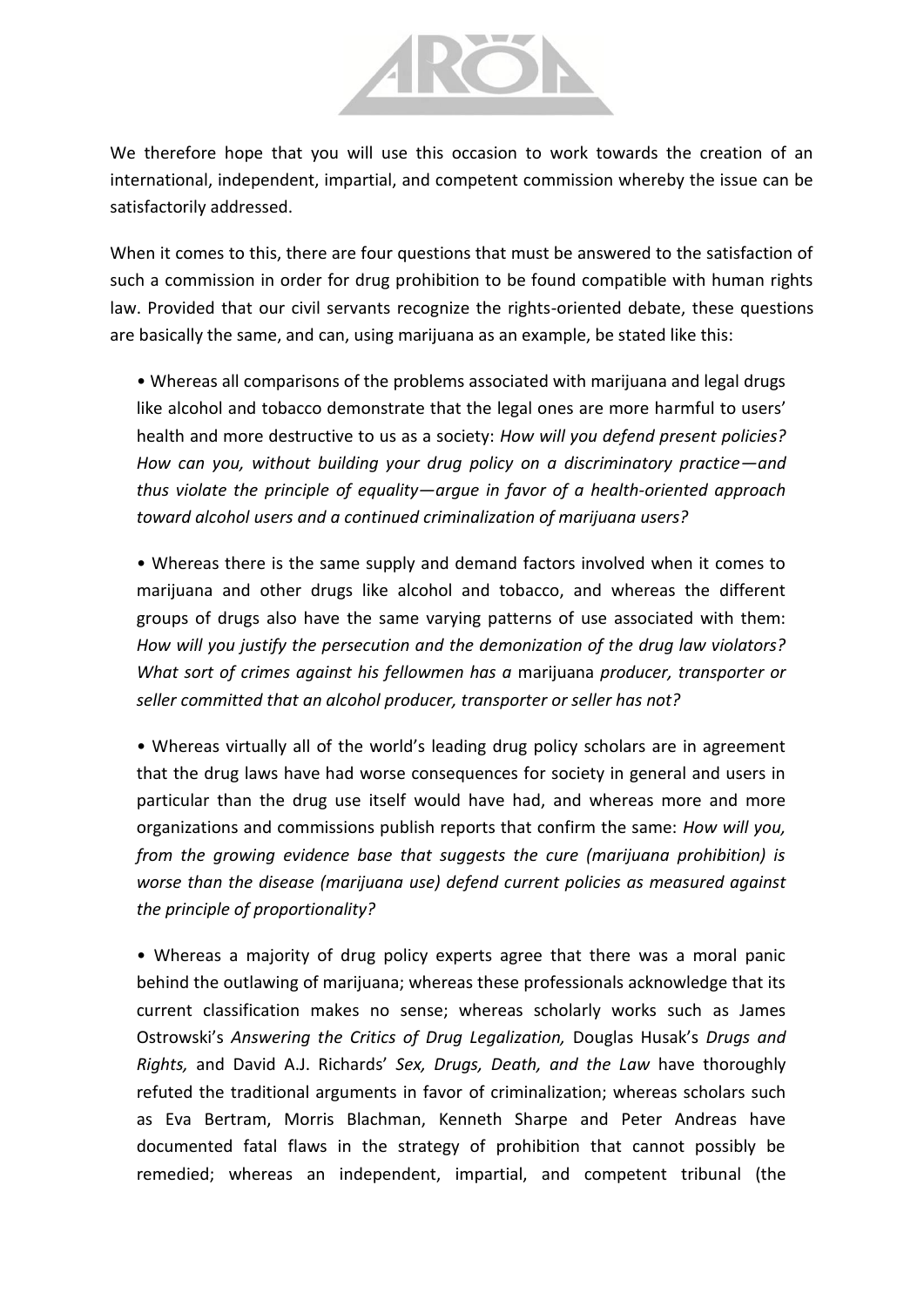

Cannabis-tribunal in the Hague, 2008) has already qualified the prohibitionist argument as "based on fallacies" and "absolutely worthless", and whereas the drug laws thus seem to build their credibility on a series of faulty premises: Considering the fact that the enemy image of marijuana has proven vastly exaggerated; considering that the separation between the licit and illicit substances has proven an arbitrary divide; considering that that the evidence is increasingly clear that the drug laws have failed in reducing their supply and demand; considering that American, as well as European decriminalization experiments have shown a health-oriented approach to be more successful in dealing with the harms caused by drug use; considering that the cure has proven worse than the disease to the degree that the harms caused by prohibition now have become so enormous that they threaten to undermine the very fabric of our society; considering that paternalistic and moralistic arguments have failed, and considering that you can no longer justify prohibition on the basis that (1) it suppresses different types of crime, (2) that it protects our youth and the wellbeing of society, (3) that drug abuse has substantial economic and social costs, (4) that marijuana use is intrinsically immoral and degrading in nature, (5) that its use is self-destructive, dangerous and may cause a variety of harms, including physical injury, addiction and death, (6) that it is a gateway drug, (7) that its use is not a victimless crime since it causes harm to others, and (8) that we do not know the consequences of legalization: *All this considered, what compelling reasons can there be for prohibition, and in what way are its means tailored towards its explicitly stated ends?<sup>2</sup>*

These questions summarize the essence of the rights-oriented debate, and if drug prohibition really is compatible with human rights law, then it should be easy enough for a prohibitionist to answer them.

So far, however, no one has been interested in doing so. As a matter of fact, prohibitionists in government and elsewhere have gone out of their way to ignore the implications of the rights-oriented debate; some have even gone so far as to suggest that drug users are exempt from the human rights conventions, and those among our civil servants who wish to continue this trend must invalidate this chain of reasoning and answer the following question:

• Whereas the fundamental principle from which our system of law follows is that the individual is to have as much freedom, responsibility, and self-determination as absolutely possible (that is, as compatible with a similar right and freedom of others);

 $\overline{a}$ 

<sup>2</sup> Source references and documentation for these allegations can be found in *To End a War*. For a comprehensive overview of the scientific research refuting the usual claims made about cannabis, see also International Centre for Science in Drug Policy*, State of the Evidence: Cannabis Use and Regulation*, 2015.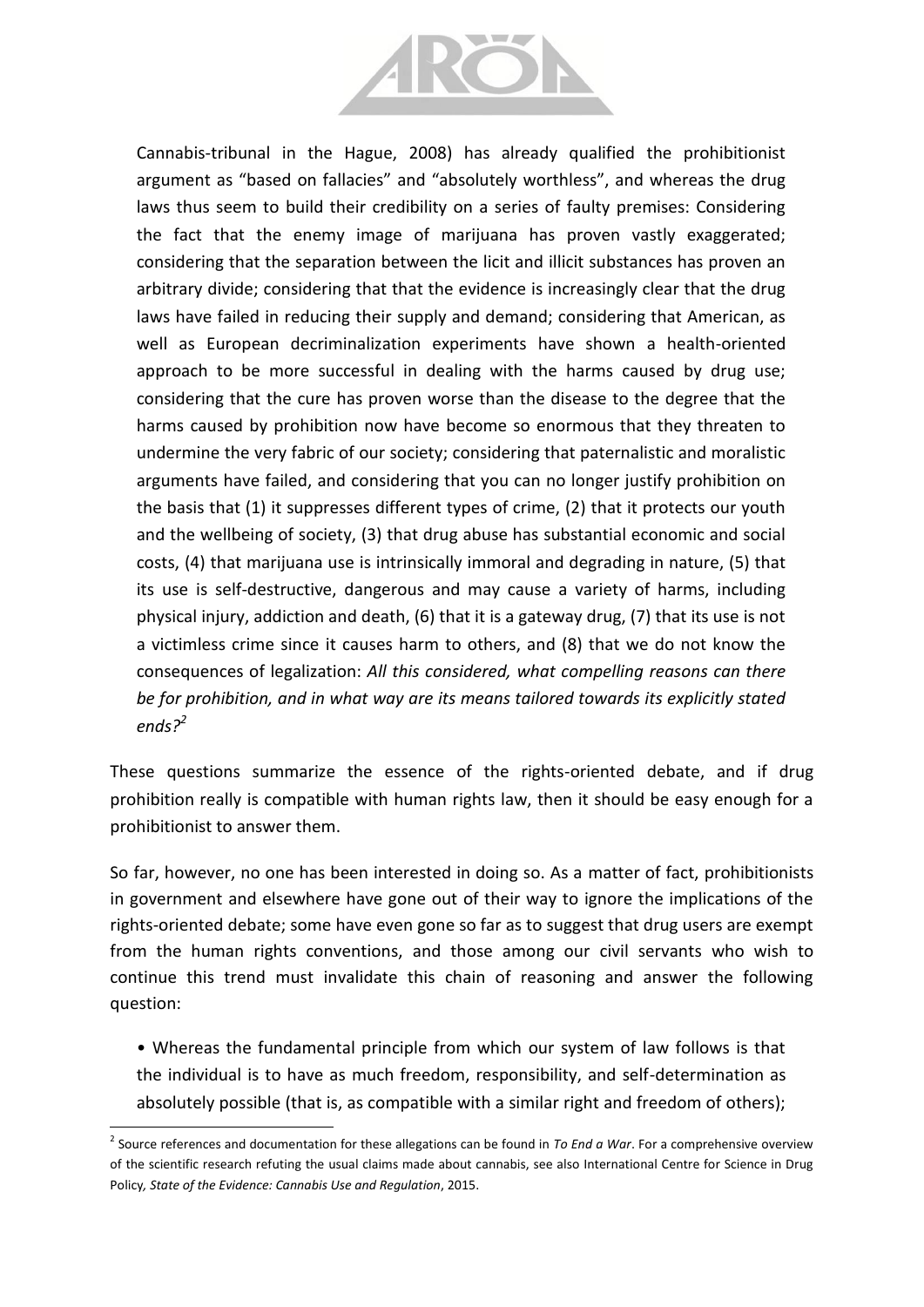

whereas to whatever degree our rights and freedoms shall be restricted weighty societal considerations must necessitate such actions (that is, they must be required for the protection of the general welfare and the purpose of securing due recognition and respect for the rights and freedoms of others); whereas the purpose of human rights law is to see to it that this is so and to protect the individual from undue, unjust, and arbitrary interferences; whereas at the core of the human rights conventions we therefore find certain legal principles, principles that are derived from the Wholeness concept, are mirrored in all humanitarian values, and bring together constitutional law, social contractarian thought and moral theory; whereas the articles of the conventions are the result of these principles and established to promote them so that their light can shine forth as we mature as a society towards greater levels of understanding; whereas these conventions thus is established to ensure to all people, *without distinction of any kind*, protection against discriminatory, unjust, arbitrary and disproportional practices; whereas this obviously includes the world's 200-300 million drug users, and whereas the objective of human rights law therefore is to secure *also to them* the rights and protections recognized in the human rights conventions: Considering that you undertake to strive for the advancement and observance of the rights and protections recognized in these conventions; considering that the principles you have a duty to promote and protect establish certain criteria that our system of law must be in accordance with in order to be lawful; considering that the abolitionists have assembled overwhelming evidence that the drug laws, as measured against these criteria, are found wanting; considering that these laws' societal function and consequence has been so devastating that they fulfill the criteria as gross human rights violations and crimes against humanity; considering that abolitionists have presented documentation that legal scholars and drug policy experts around the world have concluded the same; considering that former officials of such stature as UN Secretary General and High Commissioner for Human Rights are among the people who have attested to this factual picture; considering that you have been presented with four questions that must be answered to the satisfaction of an independent, impartial and competent tribunal if these scholars' and experts' conclusions are to be refuted; considering that the prohibitionist regime has never been submitted to the test of reason and that our officials hitherto have refused to respond to these questions; considering that *the rule of law demands that they be answered*, but that every official so far confronted with the matter has flouted his duties and denied us our right to an effective remedy; considering that up to 300 million drug users therefore are without the protection of human rights law and considering that the validity of the social contract and your credibility as civil servants now depends on the degree to which you take the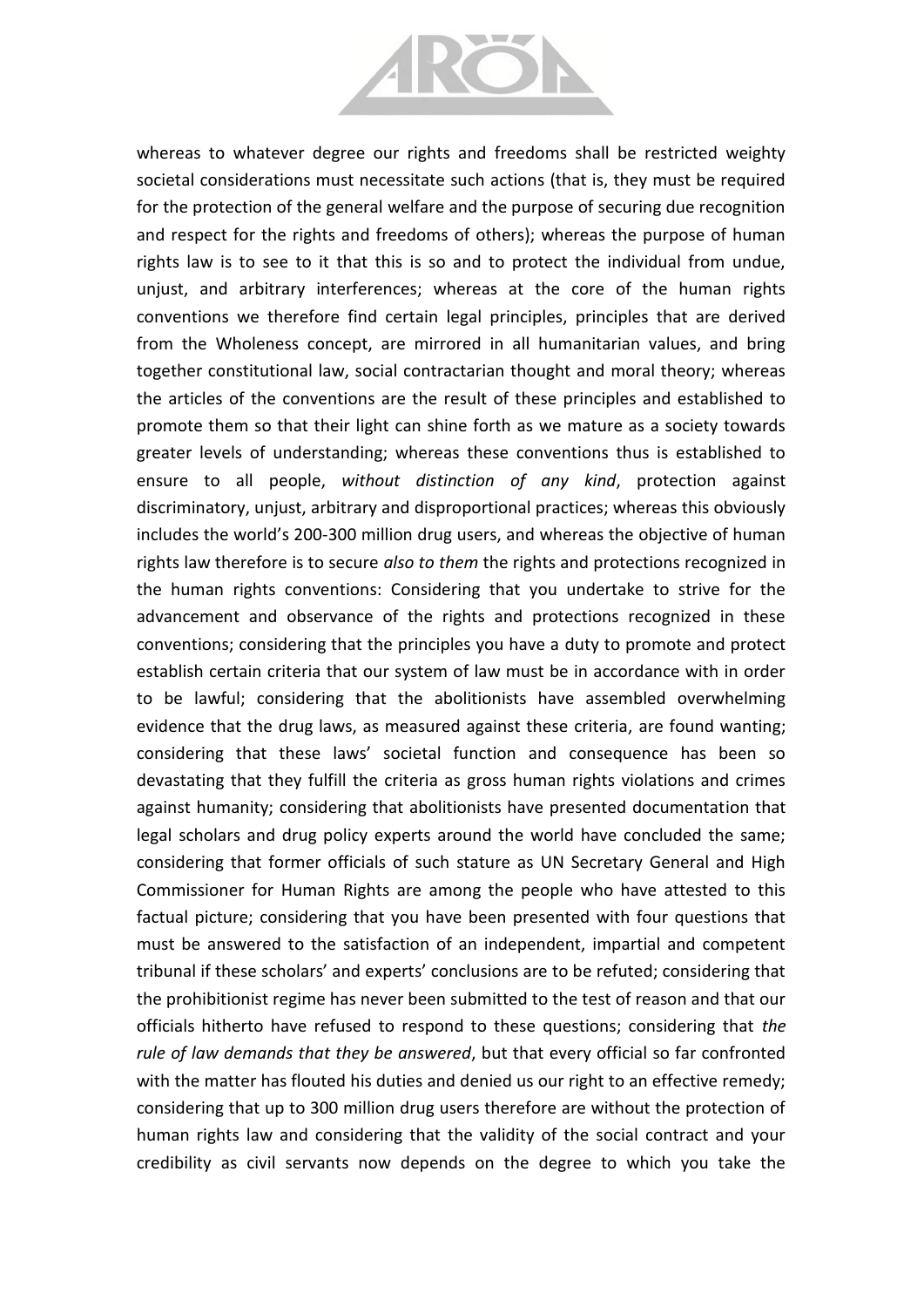

promotion and observance of human rights law seriously; considering that your responsibility not only to the world's drug users, but humanity at large, the rule of law, and the human rights conventions you have a duty to protect and promote is clear; considering that objectively speaking there is no doubt that the abolitionists' concerns are valid and that in order to protect the integrity of the principles at the heart of the conventions you therefore need to see to it that human rights law rules supreme, that the matter is properly reviewed, and that these questions are satisfactorily answered; considering that if you fail to do so without adequately addressing the issues raised herein—that is, explaining *wherein* this chain of reasoning you disagree and/or *what more* corroboration we need to substantiate our contentions—it will become evident that your opposition to drug reform is blind; that it is motivated by ignorance and ignoble ambitions and that you are misusing your authority in an attempt to arrest the development of human rights rather than advance it; considering that in doing so you are, in effect, an enemy of all things good and decent, standing shoulder to shoulder with gangsters and war profiteers against the rule of law and the interests of the human race, and that you rightfully can be persecuted as a willful participant in crimes against humanity: *All this considered, how will you explain your reasons for maintaining that the principles of human rights*  law do not apply to our drug laws? How will you explain your position and your *rationale that the drug users somehow are exempt from a catalogue of rights that is inherent to every human being and that we are all supposed to enjoy?*

*This is the great challenge facing prohibitionists*, and should you find any civil servant, in the UN or elsewhere, insistent upon maintaining the status quo, then they must confront the rights-oriented debate head-on and answer these questions to the satisfaction of an independent, impartial, and competent tribunal. The importance that they do cannot be overstated, for *only by answering these questions can they stand their ground; only by doing so can they show us that current policies are compatible with human rights; only by doing so can they assure the world's drug users that their rights are respected; and only by doing so can the State present itself as an adherent to the rule of law.*

Now that you are informed of this matter, your duties to international law are incontrovertible; *To End a War* expands on this bit, and as a representative of the world's drug users and human rights defenders we count on nothing less than that you take our catalogue of rights seriously.

We therefore ask that you act in accordance with your obligations to human rights, the rule of law, and humanity at large and assist us having the relationship between the UN drug